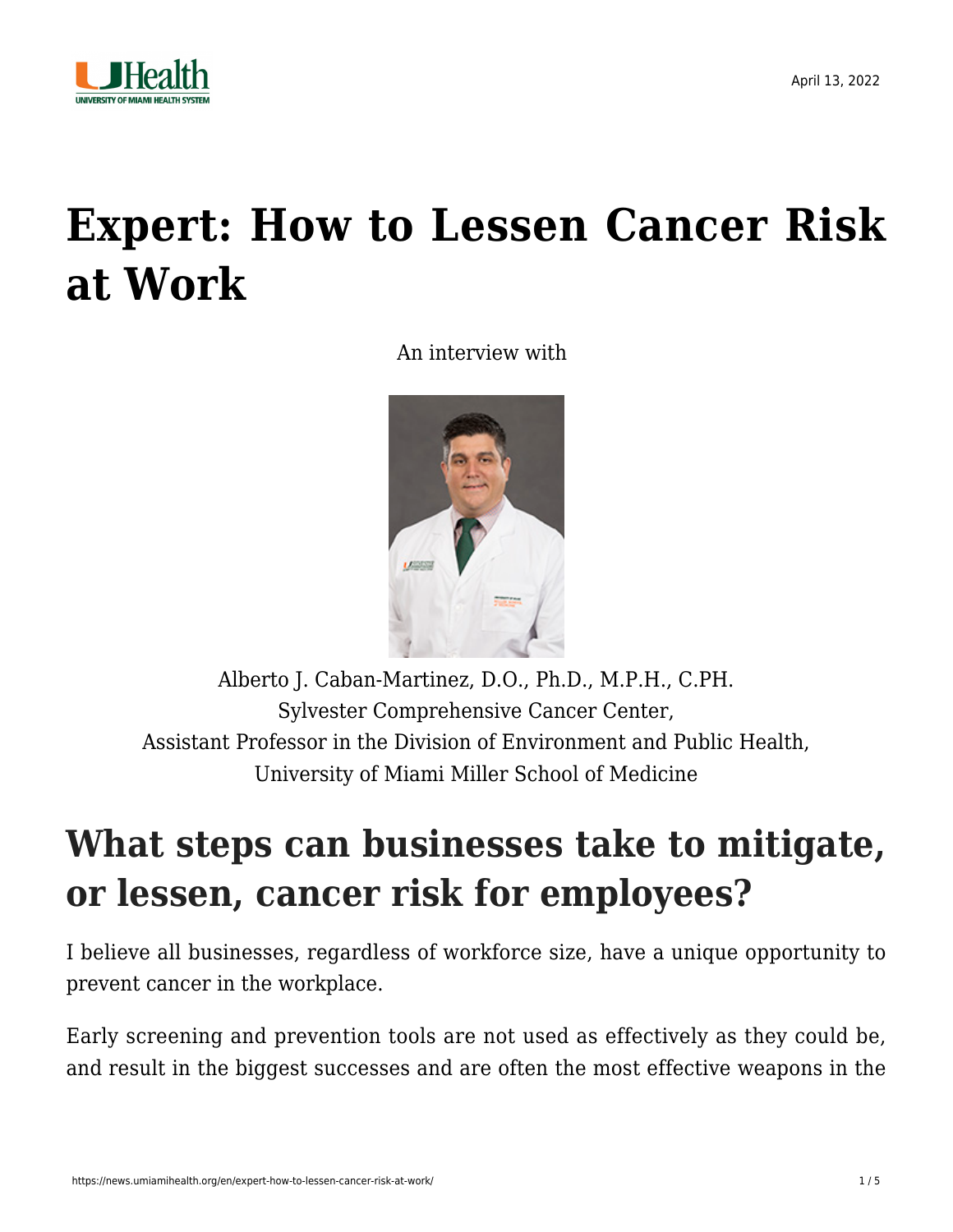

war on cancer.

Cancer prevention programs, such as tobacco cessation, as well as regular screenings (i.e., breast, colon, skin, etc.), are proven methods of decreasing cancer risk among employees, increasing early diagnosis, and increasing overall direct and indirect cost savings.

Research findings from the Firefighter Cancer Initiative at Sylvester Comprehensive Cancer Center have documented an elevated risk of skin cancer in Florida firefighters. They are diagnosed with skin cancer at an earlier age and in greater numbers when compared to the general Florida population.

We encourage firefighters to immediately decontaminate from the soot and other carcinogens they are exposed to on the fire scene and visit their primary care provider annually to conduct full-body skin examinations for changes in skin lesions.

### **What are the typical cancer risks in an office environment?**

Approximately one-third of all cancers are related to modifiable lifestyle factors such as sedentary behavior, poor dietary practices, and tobacco use.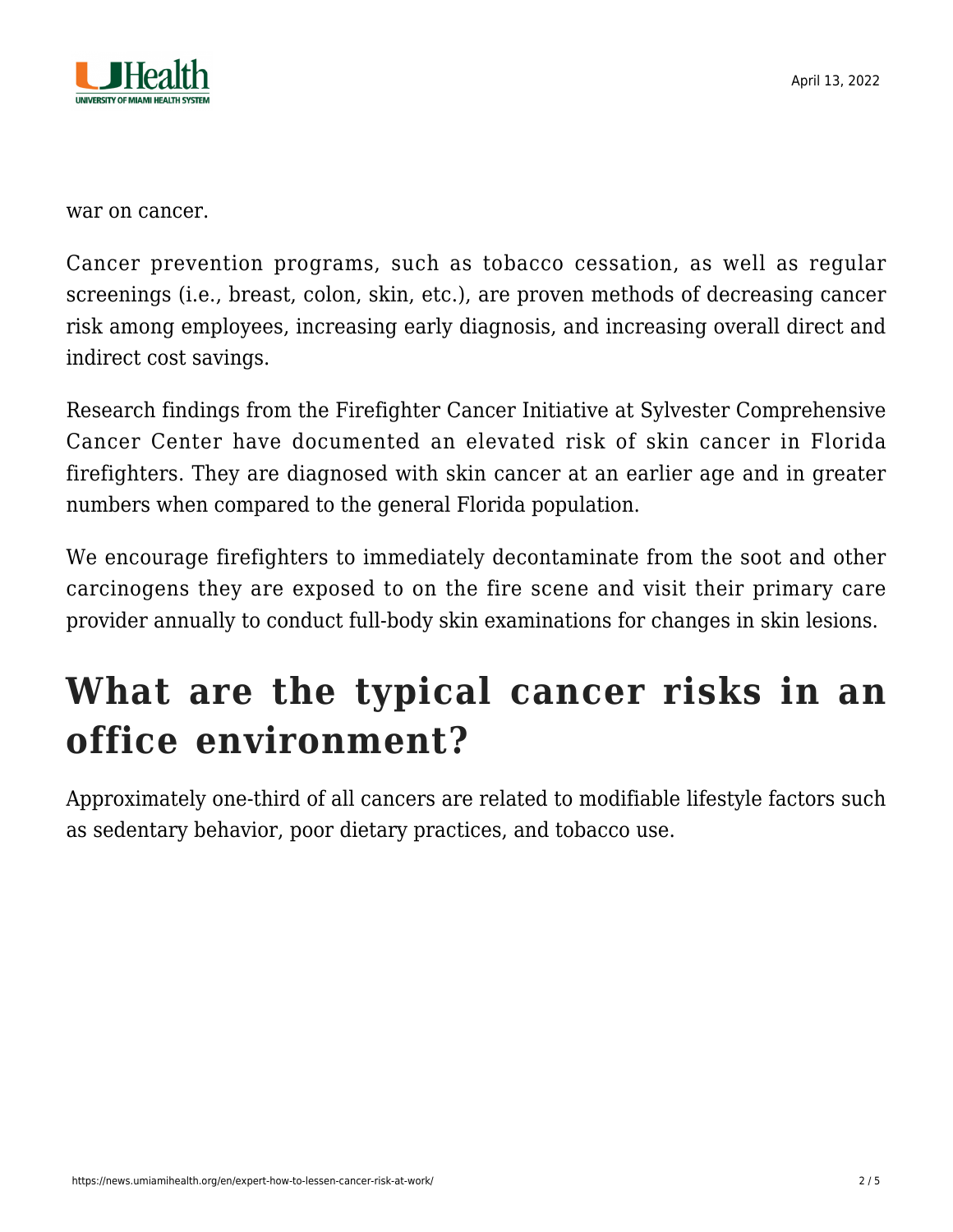

In the age of COVID-19, where employees may be teleworking and engaging in the Zoom shuffle (i.e., back-to-back virtual meetings), businesses should encourage [walking](https://www.cdc.gov/pcd/issues/2016/pdf/16_0111.pdf) [meetings](https://www.cdc.gov/pcd/issues/2016/pdf/16_0111.pdf). In our earlier research, published in the CDC's journal, preventing chronic disease, we documented how white-collar workers could easily convert traditional seated



meetings to walking meetings by simply re-organizing the agenda to items that could be discussed while walking.

Instead of having workers sit through a 30-minute zoom session, ask them to stand with you, take the zoom call on their mobile device and walk around (socially distant, of course) to increase the number of steps you take in a day. Converting certain components of your meeting(s) to walking will support daily physical activity metrics and contribute to cancer control and prevention efforts!

## **How can employers encourage workers to participate in cancer screenings and recognize the warning signs?**

Worksites are an important venue for efforts to reduce cancer.

Businesses can influence health behaviors of their workforce through:

educational risk reduction messages (increasing the use of fruits and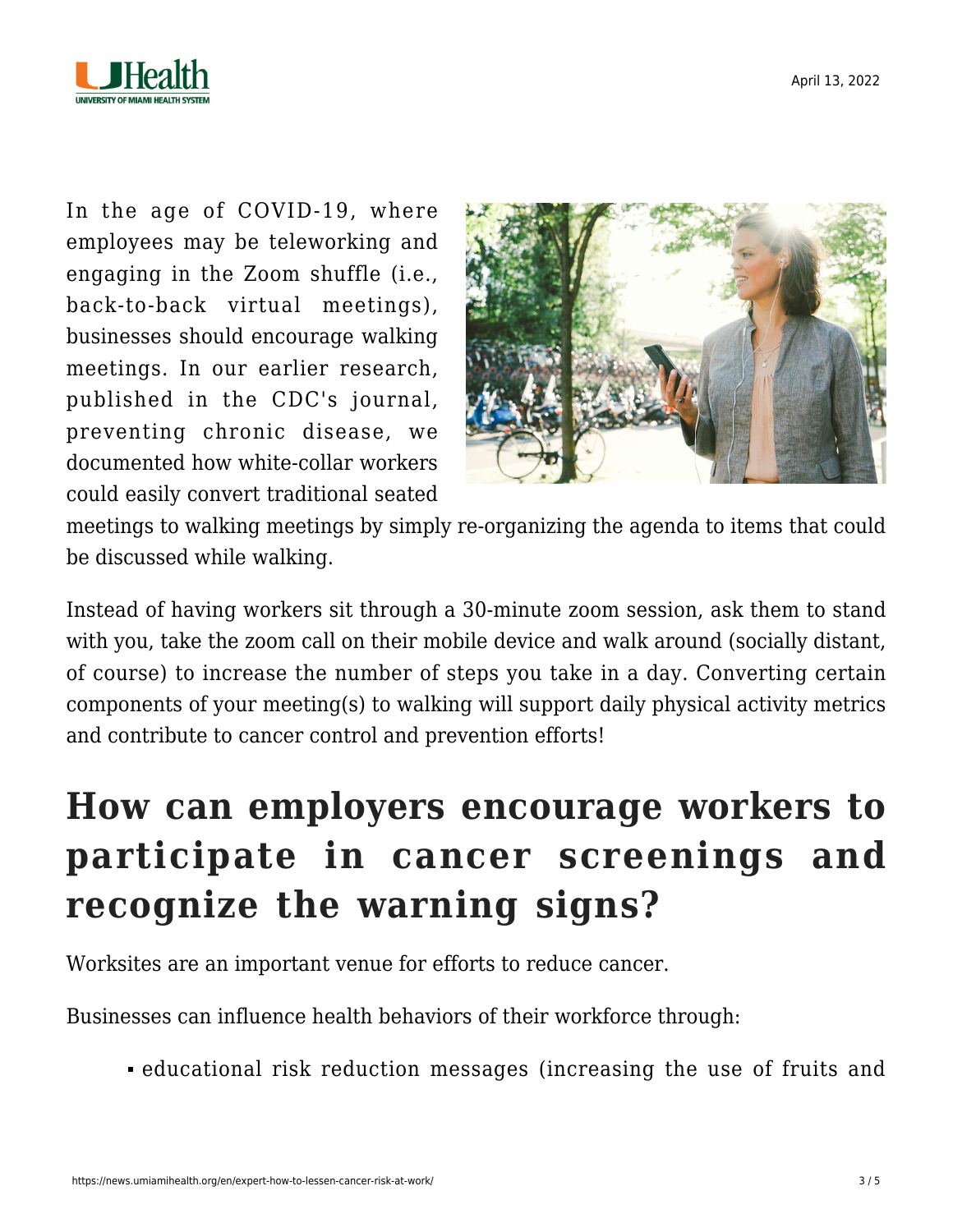

vegetables)

- promoting environmental supports (encouraging bouts of physical activity at the worksite)
- leveraging natural social networks (co-worker and supervisor support to engage in screening behaviors)

Employers should find creative ways to decrease stress and anxiety in the workplace. This will not only encourage higher productivity but may reduce healthcare costs. Cancer has been linked to stress and a person's inability to relax.

Some large organizations could provide employees with creative venues or programming that help elevate mood and control the harmful effects of work-related pressure — avoiding long-term sedentary behavior at work (think [walking meetings\)](https://www.cdc.gov/pcd/issues/2016/pdf/16_0111.pdf) and enhancing cancer prevention.

Questions compiled by Izabela Bos, social media manager for UHealth, Sylvester, and the Miller School of Medicine.

**READ MORE**